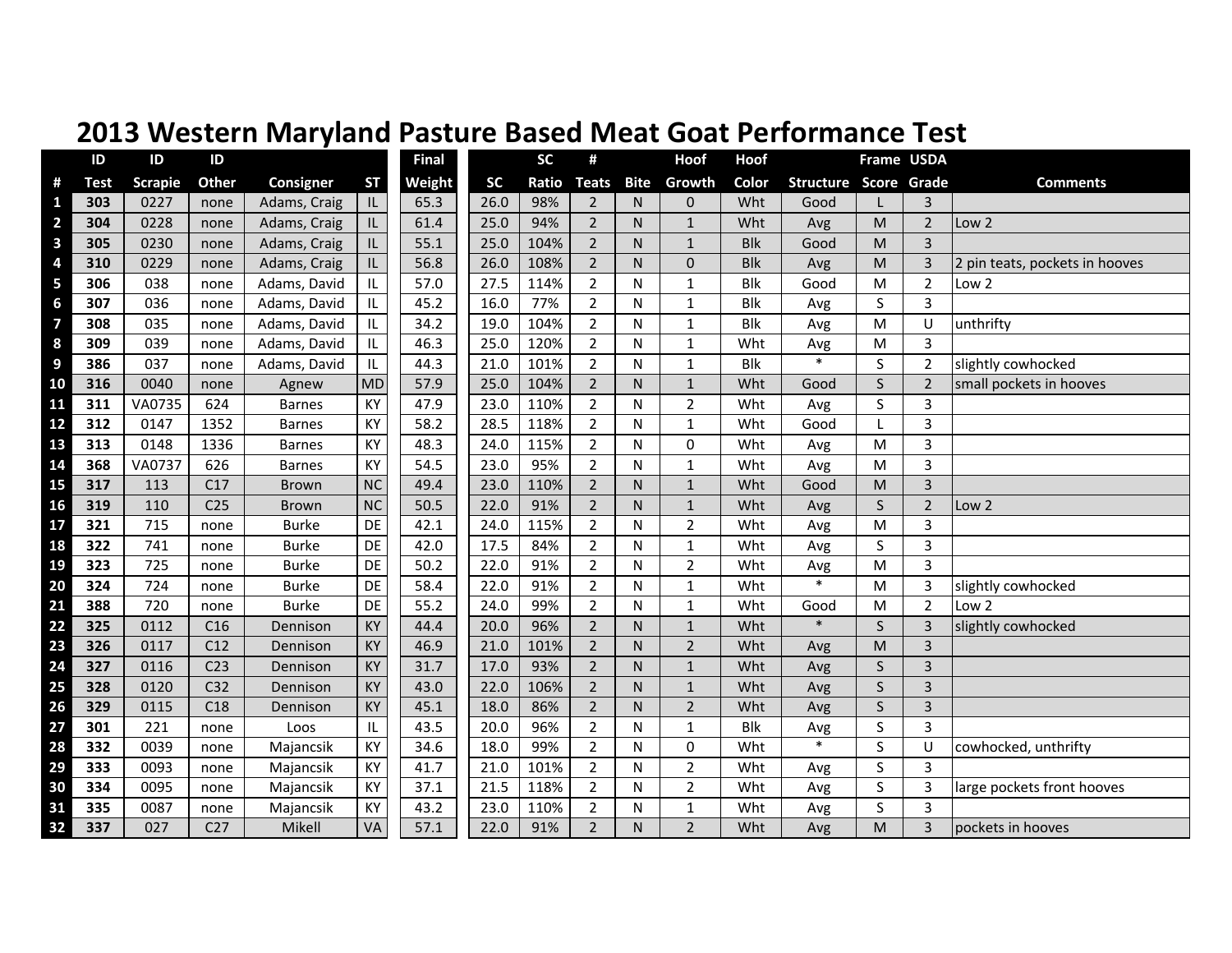|    | ID          | ID             | ID              |                |           | <b>Final</b> |           | <b>SC</b>    | #              |              | <b>Hoof</b>    | Hoof       |                  | Frame USDA   |                |                         |
|----|-------------|----------------|-----------------|----------------|-----------|--------------|-----------|--------------|----------------|--------------|----------------|------------|------------------|--------------|----------------|-------------------------|
| #  | <b>Test</b> | <b>Scrapie</b> | <b>Other</b>    | Consigner      | <b>ST</b> | Weight       | <b>SC</b> | <b>Ratio</b> | <b>Teats</b>   | <b>Bite</b>  | Growth         | Color      | <b>Structure</b> |              | Score Grade    | <b>Comments</b>         |
| 33 | 338         | 026            | C <sub>26</sub> | Mikell         | VA        | 52.1         | 21.5      | 89%          | $\overline{2}$ | N            | $\overline{2}$ | Wht        | Avg              | M            | $\overline{3}$ |                         |
| 34 | 355         | 0363           | none            | Murphy, Hilary | <b>NJ</b> | 50.1         | 24.0      | 99%          | $\overline{2}$ | N            | 1              | Wht        | Avg              | S            | $\overline{3}$ |                         |
| 35 | 356         | 0345           | none            | Murphy, Hilary | <b>NJ</b> | 47.7         | 15.0      | 72%          | $\overline{2}$ | N            | 1              | Wht        | Avg              | S            | 3              |                         |
| 36 | 357         | 0346           | none            | Murphy, Hilary | NJ        | 49.1         | 22.0      | 106%         | $\overline{2}$ | N            | $\overline{2}$ | Wht        | Avg              | S            | $\overline{3}$ |                         |
| 37 | 358         | 0359           | none            | Murphy, Hilary | NJ        | 43.1         | 14.0      | 67%          | $\overline{2}$ | $\mathsf{N}$ | $\overline{2}$ | Wht        | $\ast$           | S            | $\overline{3}$ | cowhocked               |
| 38 | 339         | 0310           | none            | Murphy, PJ     | NJ        | 44.8         | 20.0      | 96%          | $\overline{2}$ | $\mathsf{N}$ | $\mathbf{1}$   | Wht        | Avg              | $\sf S$      | $\overline{3}$ |                         |
| 39 | 340         | 0340           | none            | Murphy, PJ     | NJ        | 42.1         | 19.0      | 91%          | $\overline{3}$ | $\mathsf{N}$ | $\overline{2}$ | Wht        | Avg              | S            | $\overline{3}$ | 1 double teat, 1 normal |
| 40 | 341         | 0341           | none            | Murphy, PJ     | NJ        | 42.1         | 22.0      | 106%         | $\overline{2}$ | ${\sf N}$    | $\mathbf 1$    | Wht        | Avg              | $\sf S$      | $\overline{3}$ |                         |
| 41 | 342         | 0371           | none            | Murphy, PJ     | NJ        | 56.1         | 26.0      | 108%         | $2^{\circ}$    | $\mathsf{N}$ | $1\,$          | Wht        | Avg              | M            | $\overline{3}$ |                         |
| 42 | 343         | 0344           | none            | Murphy, PJ     | NJ        | 56.6         | 26.0      | 108%         | $\overline{2}$ | $\mathsf{N}$ | $\mathbf{1}$   | <b>Blk</b> | Avg              | M            | $\overline{3}$ |                         |
| 43 | 344         | 1327           | none            | Nelson         | <b>MD</b> | 40.4         | 18.0      | 86%          | $\overline{2}$ | $\mathsf{N}$ | $1\,$          | Wht        | Avg              | S            | U              | unthrifty               |
| 44 | 346         | 1308           | none            | Nelson         | <b>MD</b> | 44.7         | 23.0      | 110%         | $\overline{2}$ | N            | $\mathbf{1}$   | Wht        | Avg              | S            | $\overline{3}$ |                         |
| 45 | 347         | 1313           | none            | Nelson         | <b>MD</b> | 38.4         | 20.0      | 110%         | $\overline{2}$ | ${\sf N}$    | $1\,$          | Wht        | Avg              | S            | 3              |                         |
| 46 | 349         | 1303           | none            | Peters         | NC        | 38.0         | 20.0      | 110%         | $\overline{2}$ | $\mathsf{N}$ | $\overline{2}$ | Wht        | Avg              | $\mathsf{S}$ | $\overline{3}$ |                         |
| 47 | 350         | 1301           | none            | Peters         | NC        | 52.0         | 24.0      | 99%          | $\overline{2}$ | $\mathsf{N}$ | $\mathbf 1$    | Wht        | Avg              | S            | $\overline{3}$ |                         |
| 48 | 351         | 0987           | none            | Pinneo         | KS        | 62.7         | 26.0      | 98%          | $\overline{2}$ | ${\sf N}$    | $\mathbf 1$    | Wht        | Avg              | M            | $\overline{3}$ |                         |
| 49 | 352         | 1101           | none            | Pinneo         | KS        | 57.1         | 23.0      | 95%          | $\overline{2}$ | N            | $\mathbf{1}$   | Wht        | Avg              | M            | $\overline{3}$ |                         |
| 50 | 353         | 1065           | none            | Pinneo         | KS        | 49.7         | 23.0      | 109%         | $\overline{2}$ | N            | $\overline{2}$ | Wht        | Avg              | M            | 3              | abnormal hoof growth    |
| 51 | 354         | 1035           | none            | Pinneo         | KS        | 48.5         | 26.0      | 123%         | $\overline{2}$ | N            | $\mathbf{1}$   | Wht        | Avg              | S            | $\overline{3}$ |                         |
| 52 | 359         | 033            | none            | Richhart       | IN        | 47.0         | 26.0      | 125%         | $\overline{2}$ | $\mathsf{N}$ | $\overline{2}$ | Wht        | Avg              | S            | $\overline{3}$ |                         |
| 53 | 360         | 031            | none            | Richhart       | IN        | 34.9         | 14.0      | 77%          | $\overline{2}$ | $\mathsf{N}$ | $\overline{2}$ | Wht        | $\ast$           | $\mathsf{S}$ | U              | cowhocked, unthrifty    |
| 54 | 361         | 032            | none            | Richhart       | IN        | 42.1         | 20.0      | 96%          | $\overline{2}$ | $\mathsf{N}$ | $\mathbf{1}$   | Wht        | Avg              | S            | $\overline{3}$ | small pockets in hooves |
| 55 | 362         | 0736           | B625            | Smith          | VA        | 61.7         | 25.0      | 94%          | $\overline{2}$ | N            | $\overline{2}$ | Wht        | Good             | M            | $\overline{2}$ | Low <sub>2</sub>        |
| 56 | 363         | 0734           | Y508            | Smith          | VA        | 54.1         | 23.0      | 95%          | $\overline{2}$ | ${\sf N}$    | $\overline{2}$ | Wht        | Avg              | ${\sf M}$    | $\overline{2}$ | Low 2                   |
| 57 | 367         | 0733           | Y507            | Smith          | VA        | 42.3         | 20.0      | 96%          | $\overline{2}$ | N            | $\mathbf 1$    | Wht        | Avg              | S            | $\overline{3}$ |                         |
| 58 | 370         | 0010           | 1046            | Tiralla        | <b>MD</b> | 32.9         | 14.0      | 77%          | $\overline{3}$ | N            | $\mathbf 1$    | Wht        | Avg              | $\sf S$      | $\overline{3}$ |                         |
| 59 | 371         | 0011           | 1047            | Tiralla        | <b>MD</b> | 36.9         | 20.5      | 113%         | $\overline{2}$ | $\mathsf{N}$ | $\pmb{0}$      | <b>Blk</b> | Avg              | S            | $\overline{3}$ | pockets in hooves       |
| 60 | 372         | 0012           | 1055            | Tiralla        | <b>MD</b> | 43.6         | 18.0      | 86%          | $\overline{2}$ | $\mathsf{N}$ | $\pmb{0}$      | <b>Blk</b> | Avg              | S            | $\overline{2}$ | Low <sub>2</sub>        |
| 61 | 373         | 15712          | 020             | Weber          | IL.       | 53.6         | 28.5      | 118%         | $\overline{2}$ | $\mathsf{N}$ | $\mathbf{1}$   | <b>Blk</b> | Avg              | M            | $\overline{2}$ | Low <sub>2</sub>        |
| 62 | 374         | 15714          | 029             | Weber          | IL        | 64.2         | 27.0      | 102%         | $\overline{2}$ | N            | $\mathbf{1}$   | Wht        | Avg              | M            | $\overline{2}$ | Low 2                   |
| 63 | 375         | 15711          | 017             | Weber          | IL        | 63.1         | 26.0      | 98%          | $\overline{2}$ | N            | $\mathbf{1}$   | Wht        | Avg              |              | $\overline{3}$ |                         |
| 64 | 376         | 15713          | 026             | Weber          | IL.       | 73.4         | 28.0      | 106%         | $\overline{2}$ | N            | $\overline{2}$ | Wht        | V. Good          | L            | $\overline{2}$ |                         |
| 65 | 377         | 0013           | C312            | Wilborn        | AL        | 53.3         | 19.0      | 79%          | $\overline{2}$ | N            | $\mathbf{1}$   | <b>Blk</b> | Avg              | M            | $\overline{3}$ | pockets in hooves       |